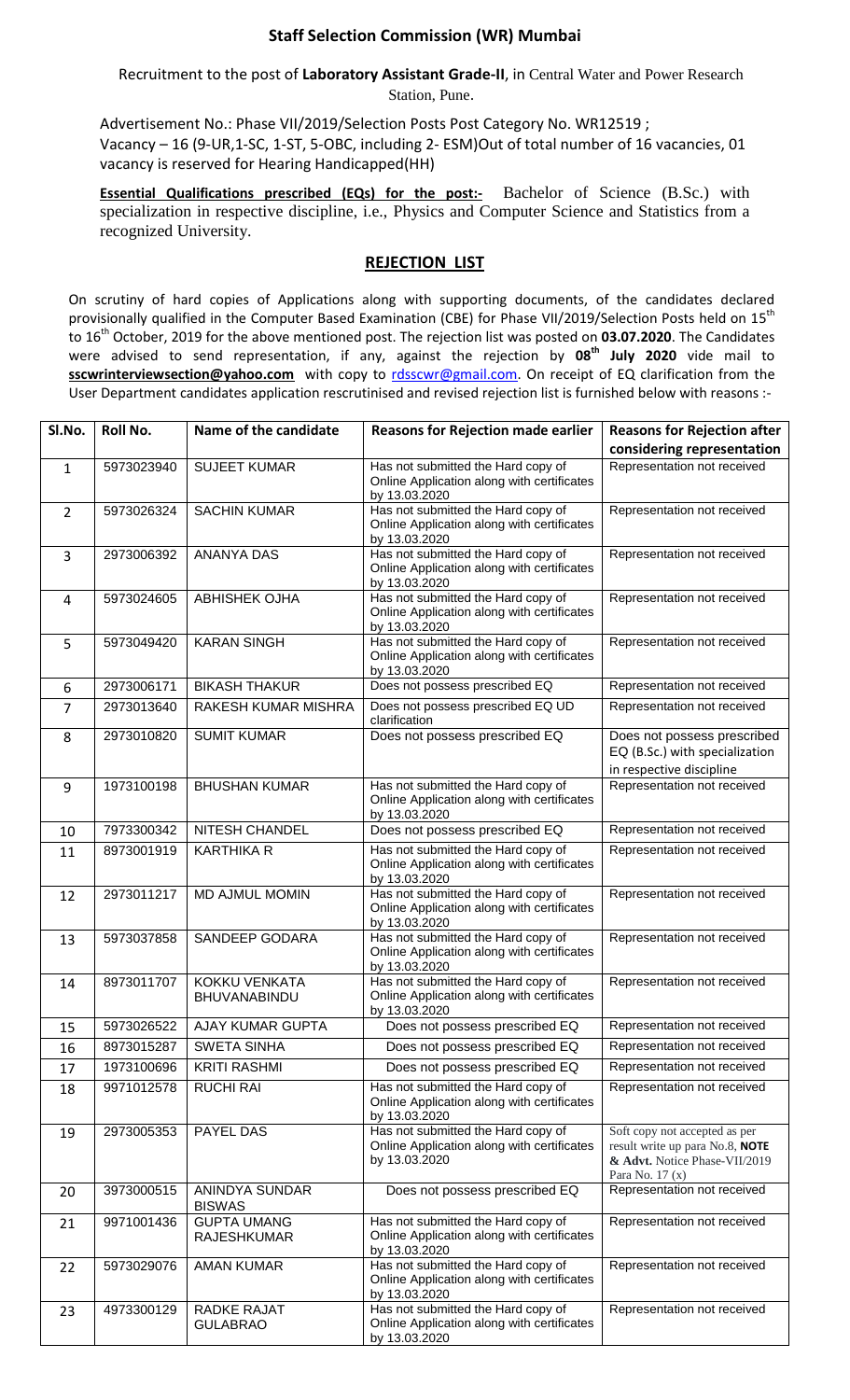| SI.No. | Roll No.   | Name of the candidate                | <b>Reasons for Rejection made earlier</b>                                                         | <b>Reasons for Rejection after</b><br>considering representation                                                      |
|--------|------------|--------------------------------------|---------------------------------------------------------------------------------------------------|-----------------------------------------------------------------------------------------------------------------------|
| 24     | 5973012987 | <b>DEEPIKA YADAV</b>                 | Does not possess prescribed EQ UD<br>clarification                                                | Representation not received                                                                                           |
| 25     | 9971005699 | PARANDE GANESH<br><b>BAJIRAO</b>     | Has not submitted the Hard copy of<br>Online Application along with certificates<br>by 13.03.2020 | Representation not received                                                                                           |
| 26     | 1973100533 | PAWAN KUMAR SHARMA                   | Has not submitted the Hard copy of<br>Online Application along with certificates<br>by 13.03.2020 | Representation not received                                                                                           |
| 27     | 9971004548 | PRIYA DEVEE                          | Has not submitted the Hard copy of<br>Online Application along with certificates<br>by 13.03.2020 | Representation not received                                                                                           |
| 28     | 2973001277 | <b>SURAJ KUMAR</b>                   | Has not submitted the Hard copy of<br>Online Application along with certificates<br>by 13.03.2020 | Representation not received                                                                                           |
| 29     | 8973015161 | <b>KAMBAPU</b><br>VENKATASURYAPRASAD | Has not submitted the Hard copy of<br>Online Application along with certificates<br>by 13.03.2020 | Representation not received                                                                                           |
| 30     | 3973008849 | <b>AMEGHA SAHNI</b>                  | Has not submitted the Hard copy of<br>Online Application along with certificates<br>by 13.03.2020 | Representation not received                                                                                           |
| 31     | 1973100554 | <b>NIKHIL KUMAR</b>                  | Does not possess prescribed EQ                                                                    | Representation not received                                                                                           |
| 32     | 1973301104 | <b>VISHAL SHRIVASTAVA</b>            | Has not submitted the Hard copy of<br>Online Application along with certificates<br>by 13.03.2020 | Representation not received                                                                                           |
| 33     | 5973005620 | KAUSHAL KUMAR SINGH                  | Does not possess prescribed EQ                                                                    | Representation not received                                                                                           |
| 34     | 7973100418 | <b>HARJINDER SINGH</b>               | Does not possess prescribed EQ                                                                    | Representation not received                                                                                           |
| 35     | 1973103271 | <b>BIPIN KUMAR</b>                   | Has not submitted the Hard copy of<br>Online Application along with certificates<br>by 13.03.2020 | Representation not received                                                                                           |
| 36     | 5973048026 | RAHUL KUMAR BASWAL                   | Has not submitted the Hard copy of<br>Online Application along with certificates<br>by 13.03.2020 | Representation not received                                                                                           |
| 37     | 6973510796 | <b>ROSHAN KUMAR</b><br><b>SINGHA</b> | Has not submitted the Hard copy of<br>Online Application along with certificates<br>by 13.03.2020 | Representation not received                                                                                           |
| 38     | 1973300813 | <b>SHASHANK VIMAL</b>                | EQ Not in Crucial Date i.e 01.08.2019                                                             | Representation not received                                                                                           |
| 39     | 5973024832 | <b>ANAND KUMAR</b>                   | Has not submitted the Hard copy of<br>Online Application along with certificates<br>by 13.03.2020 | Representation not received                                                                                           |
| 40     | 9971013112 | DIMBER RASHMI MUNNA                  | Has not submitted the Hard copy of<br>Online Application along with certificates<br>by 13.03.2020 | Representation not received                                                                                           |
| 41     | 4973000701 | NEERAJ SHARMA                        | Has not submitted the Hard copy of<br>Online Application along with certificates<br>by 13.03.2020 | Representation not received                                                                                           |
| 42     | 2973013337 | <b>MANOJ KUMAR SETHI</b>             | Does not possess prescribed EQ                                                                    | Representation not received                                                                                           |
| 43     | 5973047212 | <b>SULABH PAL</b>                    | Has not submitted the Hard copy of<br>Online Application along with certificates<br>by 13.03.2020 | Soft copy not accepted as per<br>result write up para No.8, NOTE<br>& Advt. Notice Phase-VII/2019<br>Para No. $17(x)$ |
| 44     | 1973101069 | SATYENDRA KUMAR                      | Has not submitted the Hard copy of<br>Online Application along with certificates<br>by 13.03.2020 | Representation not received                                                                                           |
| 45     | 5973038802 | SURYAVEER SINGH<br><b>CHARAN</b>     | Does not possess prescribed EQ                                                                    | Does not possess prescribed<br>EQ (B.Sc.) with specialization<br>in respective discipline                             |
| 46     | 2973000876 | <b>ROHIT KUMAR</b>                   | Does not possess prescribed EQ                                                                    | Representation not received                                                                                           |
|        | 0070001000 | <b>MD AMID</b>                       | والمعرضا الصمائة المصفقة معرمان بصرفها                                                            |                                                                                                                       |

| 44 | 1973 IU IUUS | OATTENURA NUMAR                  | <b>I</b> las flot subfilitied the Flatu copy of<br>Online Application along with certificates<br>by 13.03.2020 | INGPIGSGHIQUUTTIULTGUGIVGU                                                                |
|----|--------------|----------------------------------|----------------------------------------------------------------------------------------------------------------|-------------------------------------------------------------------------------------------|
| 45 | 5973038802   | SURYAVEER SINGH<br><b>CHARAN</b> | Does not possess prescribed EQ                                                                                 | Does not possess prescribed<br>EQ (B.Sc.) with specialization<br>in respective discipline |
| 46 | 2973000876   | <b>ROHIT KUMAR</b>               | Does not possess prescribed EQ                                                                                 | Representation not received                                                               |
| 47 | 2973004998   | <b>MD AMIR</b>                   | Has not submitted the Hard copy of<br>Online Application along with certificates<br>by 13.03.2020              | Representation not received                                                               |
| 48 | 2973004976   | <b>BIPLAB ARJYA</b>              | Has not submitted the Hard copy of<br>Online Application along with certificates<br>by 13.03.2020              | Representation not received                                                               |
| 49 | 5973000807   | AMARJEET                         | Has not submitted the Hard copy of<br>Online Application along with certificates<br>by 13.03.2020              | Representation not received                                                               |
| 50 | 9971002003   | AVINASH CHANDRA JHA              | Has not submitted the Hard copy of<br>Online Application along with certificates<br>by 13.03.2020              | Representation not received                                                               |
| 51 | 9971010597   | <b>APURVA BODKHE</b>             | Does not possess prescribed EQ                                                                                 | Representation not received                                                               |
| 52 | 9971002752   | <b>PAARCHA VISHAL</b><br>LAXMAN  | Has not submitted the Hard copy of<br>Online Application along with certificates<br>by 13.03.2020              | Representation not received                                                               |
| 53 | 7973200464   | <b>SUDHIR KUMAR</b>              | Has not submitted the Hard copy of<br>Online Application along with certificates<br>by 13.03.2020              | Representation not received                                                               |
| 54 | 1973100680   | <b>RAVI ROUSHAN</b>              | Has not submitted the Hard copy of<br>Online Application along with certificates<br>by 13.03.2020              | Representation not received                                                               |
| 55 | 9971006500   | YOGESH SAVALIRAM                 | Has not submitted the Hard copy of                                                                             | Representation not received                                                               |

by 13.03.2020

Has not submitted the Hard copy of Online Application along with certificates

55 9971006500 YOGESH SAVALIRAM

GAIKWAD